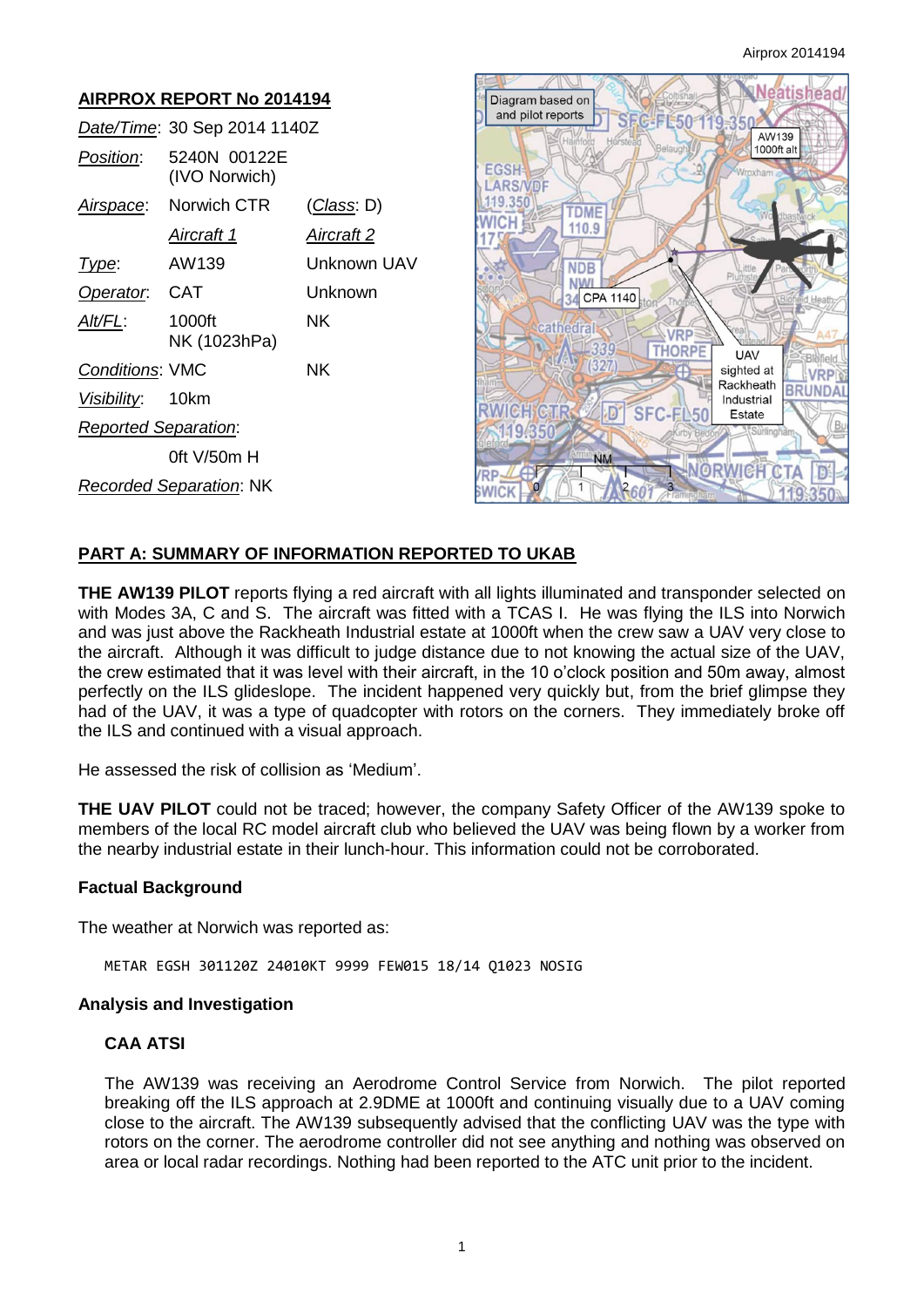## **UKAB Secretariat**

The Air Navigation Order 2009 (as amended), Article 138<sup>1</sup> states:

'A person must not recklessly or negligently cause or permit an aircraft to endanger any person or property.'

Article 166, paragraphs 2, 3 and 4 state:

'(2) The person in charge of a small unmanned aircraft may only fly the aircraft if reasonably satisfied that the flight can safely be made.

(3) The person in charge of a small unmanned aircraft must maintain direct, unaided visual contact with the aircraft sufficient to monitor its flight path in relation to other aircraft, persons, vehicles, vessels and structures for the purpose of avoiding collisions.'

(4) The person in charge of a small unmanned aircraft which has a mass of more than 7kg excluding its fuel but including any articles or equipment installed in or attached to the aircraft at the commencement of its flight, must not fly the aircraft

(a) in Class A, C, D or E airspace unless the permission of the appropriate air traffic control unit has been obtained;

(b) within an aerodrome traffic zone …; or

(c) at a height of more than 400 feet above the surface unless it is flying in airspace described in sub-paragraph (a) or (b) and in accordance with the requirements for that airspace.'

#### **Summary**

An Airprox was reported on 30<sup>th</sup> September 2104 at 1140 when an AW139 came into close proximity with a UAV on the Norwich ILS glideslope. The incident did not show on the radar, but the crew estimated the separation to be 50m horizontally.

#### **PART B: SUMMARY OF THE BOARD'S DISCUSSIONS**

Information available consisted of reports from the pilots of the AW139 and reports from the appropriate ATC and operating authorities.

The Board first discussed the actions of the AW139 pilot. They noted that the conflicting Quadcopter was not showing on the radar, and therefore the pilot did not receive any warning of it from ATC. He would have been concentrating on flying the ILS at this point, and would not have expected to come into contact with anything at that height. Having seen the Quadcopter, the Board noted that the AW139 pilot considered it to be a sufficiently close threat that he elected to break off his approach.

The Quadcopter operator was not traced, and so the Board were unable to determine whether the operator was aware of the danger that they had posed. The Board commented that they were seeing more and more incidents involving Quadcopters or similar and, with the advent of many devices being sold to the general public, they were concerned that this would pose a genuine risk to flight safety. They wondered whether non-aviation-trained people operating Quadcopters were aware of the potential consequences of their actions, or that they were breaking CAA rules by flying in proximity to other aircraft and by operating close to airfields. The Board noted that work had been undertaken by the CAA to bring the issue of remotely piloted aircraft operations to wider public attention, an excellent example of which being the recent issue of  $CAP1202<sup>2</sup>$  which gives easily digestible advice for the conduct of such operations. The UKAB Secretariat also pointed out that a link to 'CAA UAS/UAV Information and Guidance' could be found on the Airprox Board website<sup>3</sup>, along with a link to ARPAS<sup>4</sup>, but that these were unlikely to be common knowledge to those not aware of aviation issues.

 $\overline{\phantom{a}}$ 

<sup>1</sup> Article 253 of the ANO details which Articles apply to small unmanned aircraft. Article 255 defines 'small unmanned aircraft'. The ANO is available to view at [http://www.legislation.gov.uk.](http://www.legislation.gov.uk/)<br><sup>2</sup> http://www.ses.se.uk/dose/1995/CAP%201202LAV/ocfoturules.pdf

<http://www.caa.co.uk/docs/1995/CAP%201202UAVsafetyrules.pdf>

<sup>3</sup> <http://www.airproxboard.org.uk/>

<sup>4</sup> Association of Remotely Piloted Aircraft Systems at [www.arpas.uk.](http://www.arpas.uk/)